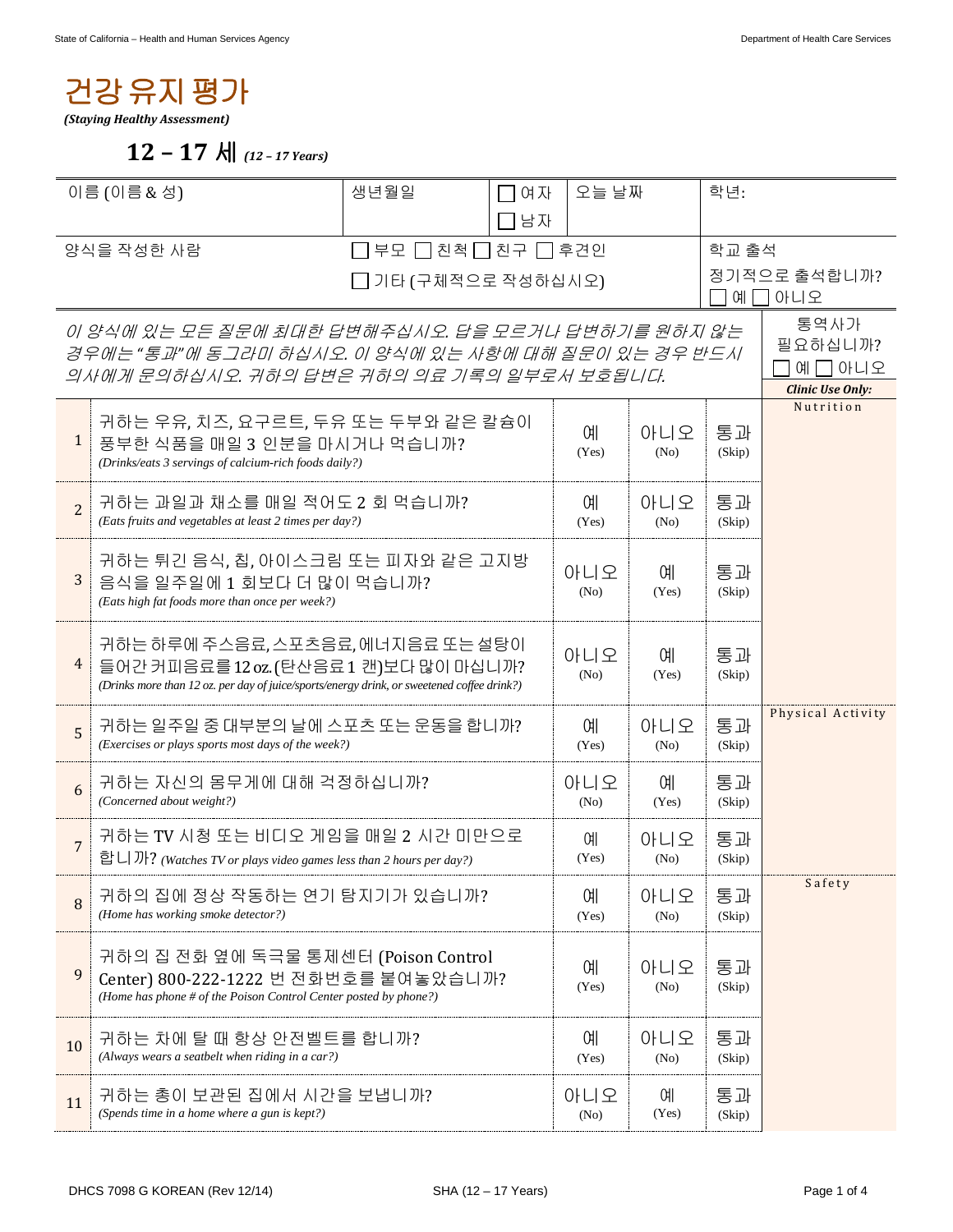| 12 | 귀하는 총, 칼 또는 다른 무기를 가지고 있는 사람과 시간을<br>보냅니까?<br>(Spends time with anyone who carries a gun, knife, or other weapon?)                                                                                        | 아니오<br>(No) | 예<br>(Yes)               | 통과<br>(Skip) |                                  |
|----|-----------------------------------------------------------------------------------------------------------------------------------------------------------------------------------------------------------|-------------|--------------------------|--------------|----------------------------------|
| 13 | 귀하는 자전거, 스케이트보드 또는 스쿠터를 탈 때 항상<br>헬멧을 착용합니까?<br>(Always wears helmet when riding a bike, skateboard, or scooter?)                                                                                         | 예<br>(Yes)  | 아니오<br>(N <sub>0</sub> ) | 통과<br>(Skip) |                                  |
| 14 | 귀하는 학대 또는 폭력을 목격한 적이 있습니까?<br>(Ever witnessed abuse or violence?)                                                                                                                                         | 아니오<br>(No) | 예<br>(Yes)               | 통과<br>(Skip) |                                  |
| 15 | 귀하는 지난해 누군가에게 맞거나, 손으로 맞거나, 발로<br>맞거나 또는 육체적으로 해를 입은 적이 있습니까 (또는<br>누군가에게 해를 입힌 적이 있습니까)?<br>(Been hit, slapped, kicked, or physically hurt by someone (or has he/she hurt someone) in<br>the past year?) | 아니오<br>(No) | 예<br>(Yes)               | 통과<br>(Skip) |                                  |
| 16 | 귀하는 학교 또는 이웃에서 괴롭힘을 당하거나 안전하지<br>않다고 느낀 적이 있습니까 (또는 인터넷 상에서 괴롭힘을<br>당한 적이 있습니까)?<br>(Ever been bullied or felt unsafe at school/neighborhood (or been cyber-bullied?)                                     | 아니오<br>(No) | 예<br>(Yes)               | 통과<br>(Skip) |                                  |
| 17 | 귀하는 매일 이를 닦고 치실을 사용합니까?<br>(Brushes and flosses teeth daily?)                                                                                                                                             | 예<br>(Yes)  | 아니오<br>(No)              | 통과<br>(Skip) | Dental Health                    |
| 18 | 귀하는 종종 슬프거나 우울하거나 절망적이라고 느낍니까?<br>(Often feels sad, down, or hopeless?)                                                                                                                                   | 아니오<br>(No) | 예<br>(Yes)               | 통과<br>(Skip) | Mental Health                    |
| 19 | 귀하는 담배를 피우는 사람과 시간을 보냅니까?<br>(Spends time with anyone who smokes?)                                                                                                                                        | 아니오<br>(No) | 예<br>(Yes)               | 통과<br>(Skip) | Alcohol,<br>Tobacco,<br>Drug Use |
| 20 | 귀하는 담배를 피우거나 씹는 담배를 사용합니까?<br>(Smokes cigarettes or chews tobacco?)                                                                                                                                       | 아니오<br>(No) | 예<br>(Yes)               | 통과<br>(Skip) |                                  |
| 21 | 귀하는 취하기 위해 마리화나, 코카인, 크랙, 메탐페타민<br>(메쓰), 엑스타시 등과 같은 물질을 사용 또는 흡입합니까?<br>(Uses or sniffs any substance to get high?)                                                                                       | 아니오<br>(No) | 예<br>(Yes)               | 통과<br>(Skip) |                                  |
| 22 | 귀하는 귀하에게 처방되지 않은 약을 사용합니까?<br>(Uses medicines not prescribed for her/him?)                                                                                                                                | 아니오<br>(No) | 예<br>(Yes)               | 통과<br>(Skip) |                                  |
| 23 | 귀하는 일주일에 1 회 이상 술을 마십니까?<br>(Drinks alcohol once a week or more?)                                                                                                                                         | 아니오<br>(No) | 예<br>(Yes)               | 통과<br>(Skip) |                                  |
| 24 | 귀하가 술을 마시는 경우 귀하는 취할 만큼 또는 정신을 잃을<br>만큼 마십니까?<br>(If she/he drinks alcohol, drinks enough to get drunk or pass out?)                                                                                      | 아니오<br>(No) | 예<br>(Yes)               | 통과<br>(Skip) |                                  |
| 25 | 귀하는 마약 또는 알코올 문제가 있는 친구 또는 가족이<br>있습니까?<br>(Has friends/family members who have problems with drugs or alcohol?)                                                                                          | 아니오<br>(No) | 예<br>(Yes)               | 통과<br>(Skip) |                                  |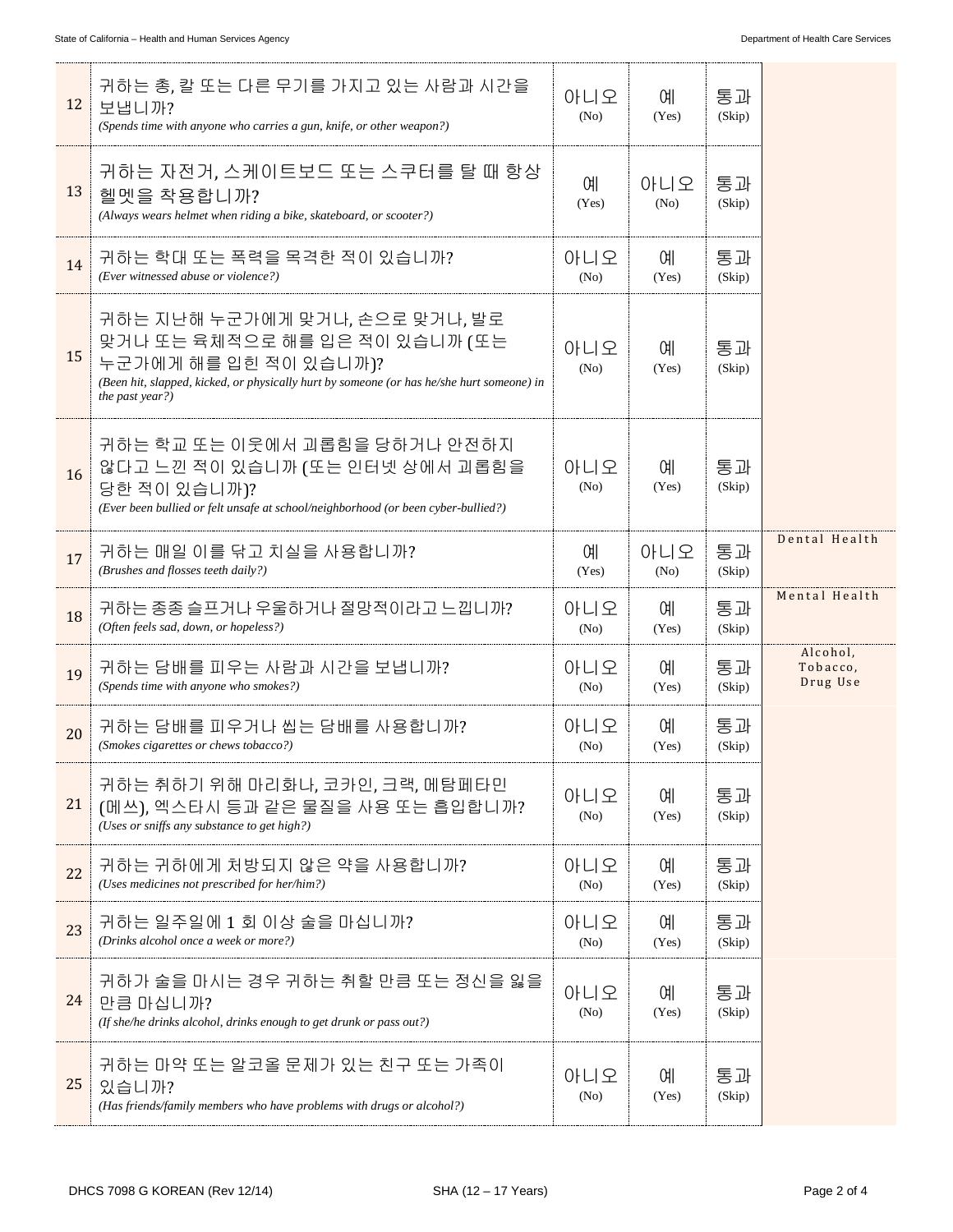| 26 | 귀하는 술을 마신 후에 차를 운전하거나 술을 마셨거나<br>마약을 사용한 사람이 운전하는 차를 탄 적이 있습니까?<br>(Drives a car after drinking, or rides in a car driven by someone who has been drinking<br>or using drugs?) | 아니오<br>(No) | 예.<br>(Yes) | 통과<br>(Skip) |               |
|----|--------------------------------------------------------------------------------------------------------------------------------------------------------------------------------|-------------|-------------|--------------|---------------|
|    | 성과 가족계획에 관한 귀하의 답변은 귀하의 허락 없이는 귀하의 부모를 포함한 누구와도 공유될 수 없습니다.                                                                                                                    |             |             |              |               |
| 27 | 귀하는 성관계를 하도록 강요당하거나 압력을 받은 적이<br>있습니까?<br>(Ever been forced or pressured to have sex?)                                                                                         | 아니오<br>(No) | 예<br>(Yes)  | 통과<br>(Skip) | Sexual Issues |
| 28 | 귀하는 성관계를 한 적이 있습니까 (구강, 질 또는 항문)?<br>아니오라고 답변한 경우 35 번 질문으로 가십시오.<br>(Ever had sex (oral, vaginal, or anal)?)                                                                  | 아니오<br>(No) | 예<br>(Yes)  | 통과<br>(Skip) |               |
| 29 | 귀하 또는 귀하의 파트너가 클라미디아, 임질, 생식기 혹<br>등과 같은 성병 (STI)에 걸렸을 수 있다고 생각하십니까?<br>(Thinks she/he or partner could have a STI?)                                                           | 아니오<br>(No) | 예<br>(Yes)  | 통과<br>(Skip) |               |
| 30 | 귀하 또는 귀하의 파트너(들)은 지난해 다른 사람들과<br>성관계를 가진 적이 있습니까?<br>(She/he or partner(s) had sex with other people in the past year?)                                                        | 아니오<br>(No) | 예<br>(Yes)  | 통과<br>(Skip) |               |
| 31 | 귀하 또는 귀하의 파트너(들)은 작년에 피임도구를 사용하지<br>않고 성관계를 가진 적이 있습니까?<br>(She/he or partner(s) had sex without using birth control in the past year?)                                        | 아니오<br>(No) | 예<br>(Yes)  | 통과<br>(Skip) |               |
| 32 | 귀하가 마지막으로 성관계를 했을 때 피임도구를<br>사용했습니까?<br>(Used birth control the last time she/he had sex?)                                                                                     | 예<br>(Yes)  | 아니오<br>(No) | 통과<br>(Skip) |               |
| 33 | 귀하 또는 귀하의 파트너(들)은 지난해 콘돔 없이 성관계를<br>가진 적이 있습니까?<br>(She/he or partner(s) had sex without a condom in the past year?)                                                           | 아니오<br>(No) | 예<br>(Yes)  | 통과<br>(Skip) |               |
| 34 | 귀하가 마지막으로 성관계를 했을 때 귀하 또는 귀하의<br>파트너는 콘돔을 사용했습니까?<br>(She/he or partner used a condom the last time they had sex?)                                                             | 예<br>(Yes)  | 아니오<br>(No) | 통과<br>(Skip) |               |
| 35 | 귀하는 본인의 성적 취향(귀하가 매력을 느끼는 대상) 또는<br>성적 정체성(소년, 소녀 또는 다른 성별로서 귀하가 어떻게<br>느끼는지 여부)에 관해 질문이 있습니까?<br>(Any questions about sexual orientation or gender identity?)                 | 아니오<br>(No) | 예<br>(Yes)  | 통과<br>(Skip) |               |
| 36 | 귀하는 자신의 건강에 대해 다른 질문 또는 걱정이 있습니까?<br>(Any other questions or concerns about health?)                                                                                           | 예<br>(Yes)  | 아니오<br>(No) | 통과<br>(Skip) |               |

예라고 답한 경우 자세히 작성하십시오*.*